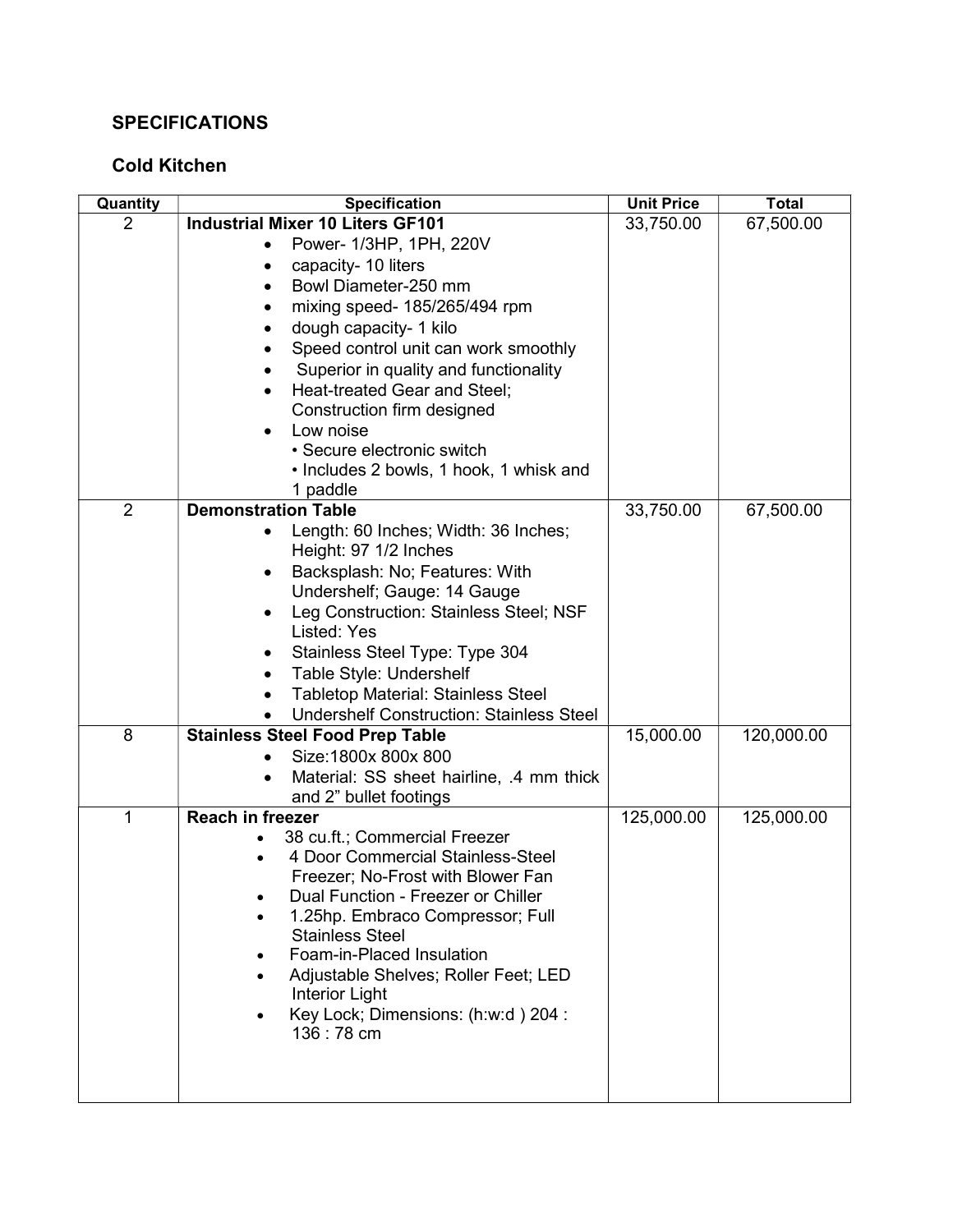| $\overline{2}$ | <b>Chiller</b>                                                                                                                                                                                                                                                                                                                                                                                            | 25,000.00 | 50,000.00 |
|----------------|-----------------------------------------------------------------------------------------------------------------------------------------------------------------------------------------------------------------------------------------------------------------------------------------------------------------------------------------------------------------------------------------------------------|-----------|-----------|
|                | 7 cu.ft. Showcase Chiller; 7 Level<br><b>Temperature Control</b><br>Clean Back Design; Fan Cooled System;<br>Internal Lamp; Aluminum Inner Lining<br>3 Adjustable Wire Shelves; Recessed Handle;<br>$\bullet$<br>Lock; Adjustable Levelling Feet<br>Dimensions: (h:w:d) 154 : 53 : 58 cm                                                                                                                  |           |           |
| 1              | <b>Espresso Machine</b><br>Water Tank Capacity: 2.5I; Frequency:<br>60Hz;<br>Power: 1700W; Voltage: 120V;<br>Pump Pressure: 15bars;<br><b>Body Material: Stainless Steel;</b><br>Dimensions (W x H x D): 373.4 x 375 x<br>373.4mm<br>Color: Silver; Weight: 13.6kg;<br>٠<br>Cups Per Brew: 2;<br>Coffee Type: Ground Coffee Powder;<br>Display Screen: Yes; Control Panel:<br>Button; Number of Filter: 2 | 45,000.00 | 45,000.00 |
| $\overline{2}$ | <b>Water filter</b><br>Made of polypropylene<br>Propylene and Granular<br>Activated<br>$\bullet$<br>Carbon filters<br>Includes a long reach faucet, brass<br>connector, and a housing wrench<br>Measurements: L 29.5 x W 14.3 x H<br>34.5 cm                                                                                                                                                              | 8,000.00  | 16,000.00 |
| 3              | <b>Industrial Ice Crusher</b><br>Ice Crusher M108 Voltage: 220v<br>Frequency: 50/60hz<br>Input power: 380w<br>Output: 300w<br>Speed: 2200rpm<br>Ice volume: 65kg/hr -<br>Production of ice crusher uses the<br>aluminum alloy cast and every spare<br>parts which contacts with the ice water<br>is using the stainless steel, meet the<br>food hygiene requirement.                                      | 3,000.00  | 9,000.00  |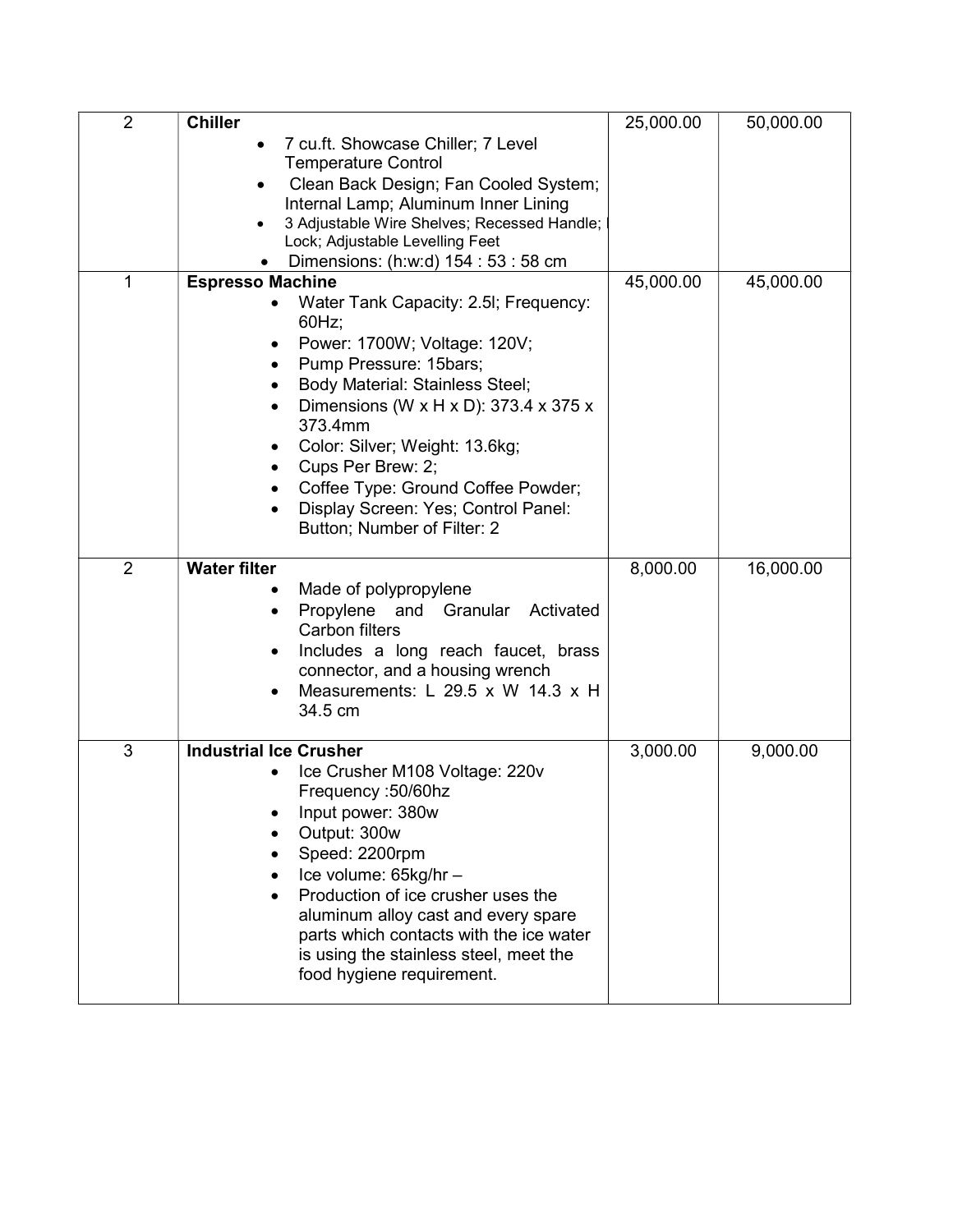## Hot Kitchen

| Quantity       | Specification                                                                                                                                                                                                                                  | <b>Unit Price</b> | <b>Total</b> |
|----------------|------------------------------------------------------------------------------------------------------------------------------------------------------------------------------------------------------------------------------------------------|-------------------|--------------|
|                | <b>Deck Oven Double Door</b>                                                                                                                                                                                                                   | 130,000.00        | 130,000.00   |
|                | Power 1 PH - 220V, 55A 3 PH - 220V,<br>32A Size of Baking Chamber L 87 x W<br>147 x H 20 cm                                                                                                                                                    |                   |              |
|                | Number of trays 13x18 in, 7 pans; Gas<br>٠<br>Consumption 0.38 kg/hr<br>Net Weight 3 Deck 850kg,                                                                                                                                               |                   |              |
|                | Dimension: 3 Deck - L 115 x W 195 x H<br>156 cm                                                                                                                                                                                                |                   |              |
|                | Dimension with Underframe: 3 Deck - L<br>115 x W 195 x H 173 cm                                                                                                                                                                                |                   |              |
| 3              | <b>Induction Cooker</b>                                                                                                                                                                                                                        | 5,000.00          | 15,000.00    |
|                | Type: Induction Cooker; Rater Power:<br>1600W                                                                                                                                                                                                  |                   |              |
|                | Power Adjustment Range (W) 1200W-<br>٠<br>1600W<br>Width (mm): 360; Height (mm): 65; Weight                                                                                                                                                    |                   |              |
|                | $(kg)$ : 2.5                                                                                                                                                                                                                                   |                   |              |
| 5              | <b>Cooking Range</b>                                                                                                                                                                                                                           | 10,000.00         | 50,000.00    |
|                | Width (cm): 75; Length (cm): 51; Gross<br>Weight (kg): 19; Oven Type: Gas<br>Net Weight (kg): 18; Cook Top Type: Gas;<br>Burners/Hotplate: 2 Triple Tring,<br>1 Semi Rapid gas Burners; Warranty:<br>12months                                  |                   |              |
| $\overline{4}$ | <b>Industrial Blender</b>                                                                                                                                                                                                                      | 8,000.00          | 32,000.00    |
|                | Commercial Blender model T8; 1000watts;<br>Blender and cracker 2 in 1<br>5 speed adjustment with pause; Gear time:<br>40s, 45s, 55s, 70s and 90s<br>1000mL PC container cup; Stainless knife<br>to speed ice cracker<br>Size; 100*210*505 mm   |                   |              |
| 3              | <b>Food Processor</b><br>Weight: 3.5kg; Dimensions:<br>23.4x39.4x27.9cm; Bowl Material:<br>Plastic<br>Capacity: 2.3L; Housing Material:<br>Stainless Steel; Control Panel: Button<br>Power Consumption: 500W; Voltage<br>220V; Frequency: 50Hz | 5,000.00          | 15,000.00    |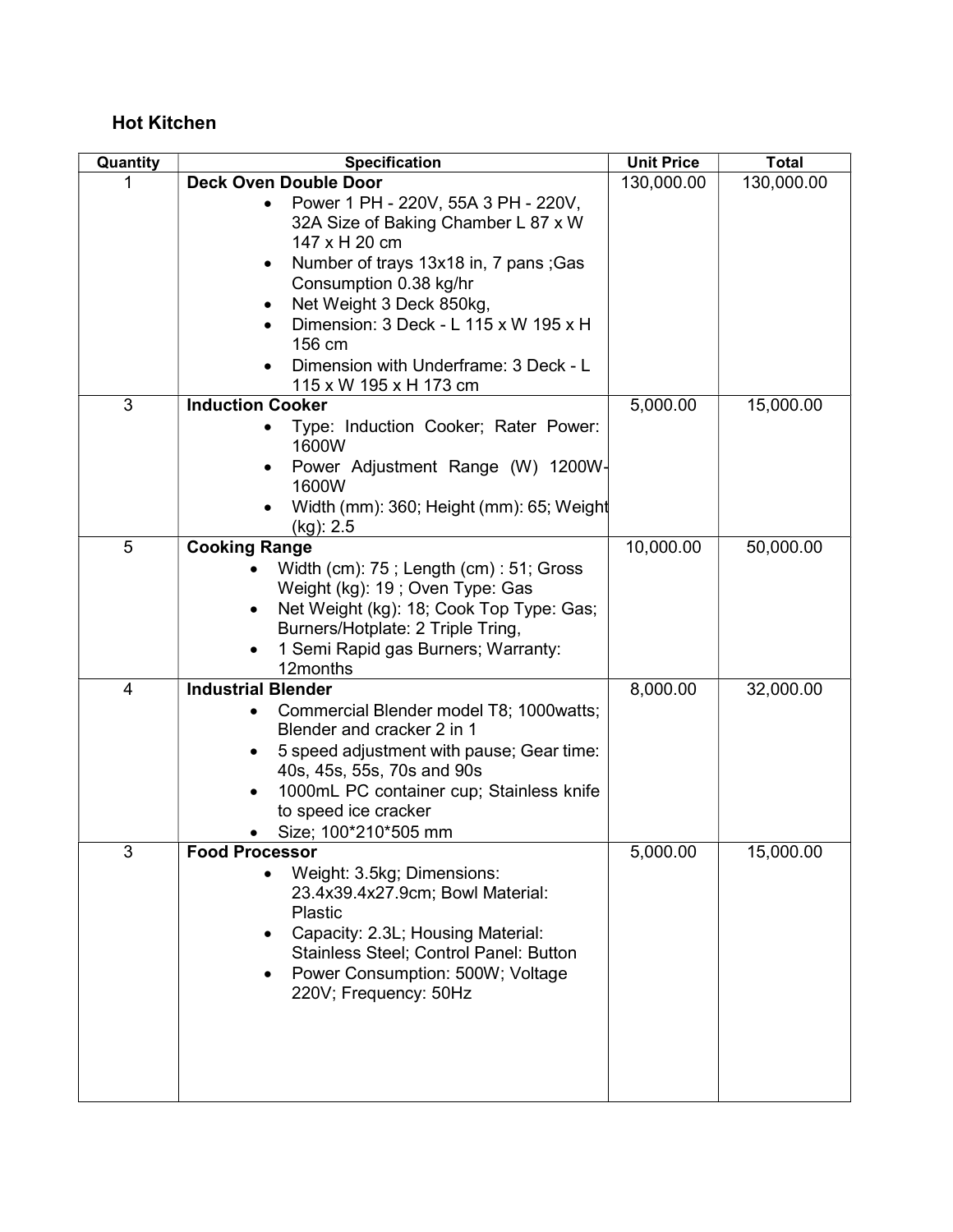| 1              | <b>Push Cart</b>                                                                                                                                                                                                                                                                                                               | 6,000.00  | 6,000.00  |
|----------------|--------------------------------------------------------------------------------------------------------------------------------------------------------------------------------------------------------------------------------------------------------------------------------------------------------------------------------|-----------|-----------|
|                | Open Dimension: 68 x 41x 92cm;<br>Folded dimension:68 x 41 x 9cm<br>Plastic platform: 68 x 41 cm; Wheels 10,<br>$\bullet$<br>1x3,3cm Rubber, ball bearing                                                                                                                                                                      |           |           |
| 1              | <b>Meat Grinder</b><br>7630 copper (100%) motor; Durable<br>metal gear box and joint<br>2pc high-quality stainless-steel cutting<br>$\bullet$<br>blade<br>Stainless steel cutting housing and<br>electroplated switch<br>Aluminum meat grinder filling pan, easy<br>٠<br>to clean<br>AC 220-240V 50/60Hz max power is<br>1500W | 4,000.00  | 4,000.00  |
| $\overline{2}$ | <b>Doser Grinder</b><br>Power: 360 watts; Diameter (roller)<br>64 <sub>mm</sub><br><b>Rated Voltage/Power</b><br><b>Consumption/Energy Consumption</b><br>Efficiency Rating: 220V 60Hz<br>Capacity: 1.2kg (Coffee Bean); Rotation<br>Speed: 1400 RPM<br>Country of Manufacture: Taiwan; Size<br>Capacity/form) 190*330*570mm   | 20,000.00 | 40,000.00 |
| $\overline{2}$ | <b>Vacuum Pot Siphon</b><br>Material: Glass; Coffee Pot Classification<br>: Syphon<br>Color Classification: Luxury Golden Pine<br>Wooden Handle 3 For 3 People hong xi<br>hu (SpreeA) Luxury Golden Pine<br>Wooden Handle Gift BagB xin yu                                                                                     | 5,000.00  | 10,000.00 |
| 2              | <b>French Press</b><br>French Press Coffee and Tea Maker; 12<br>Ounce; Chrome                                                                                                                                                                                                                                                  | 5,000.00  | 10,000.00 |
| 1              | <b>Gueridon Trolley</b><br>Beechwood mobile bar, sliding dish/glass<br>support<br>3-layer; Size: 560 x 1120 x 1200 mm;<br>Modular; Removable bottle holder                                                                                                                                                                     | 20,000.00 | 20,000.00 |